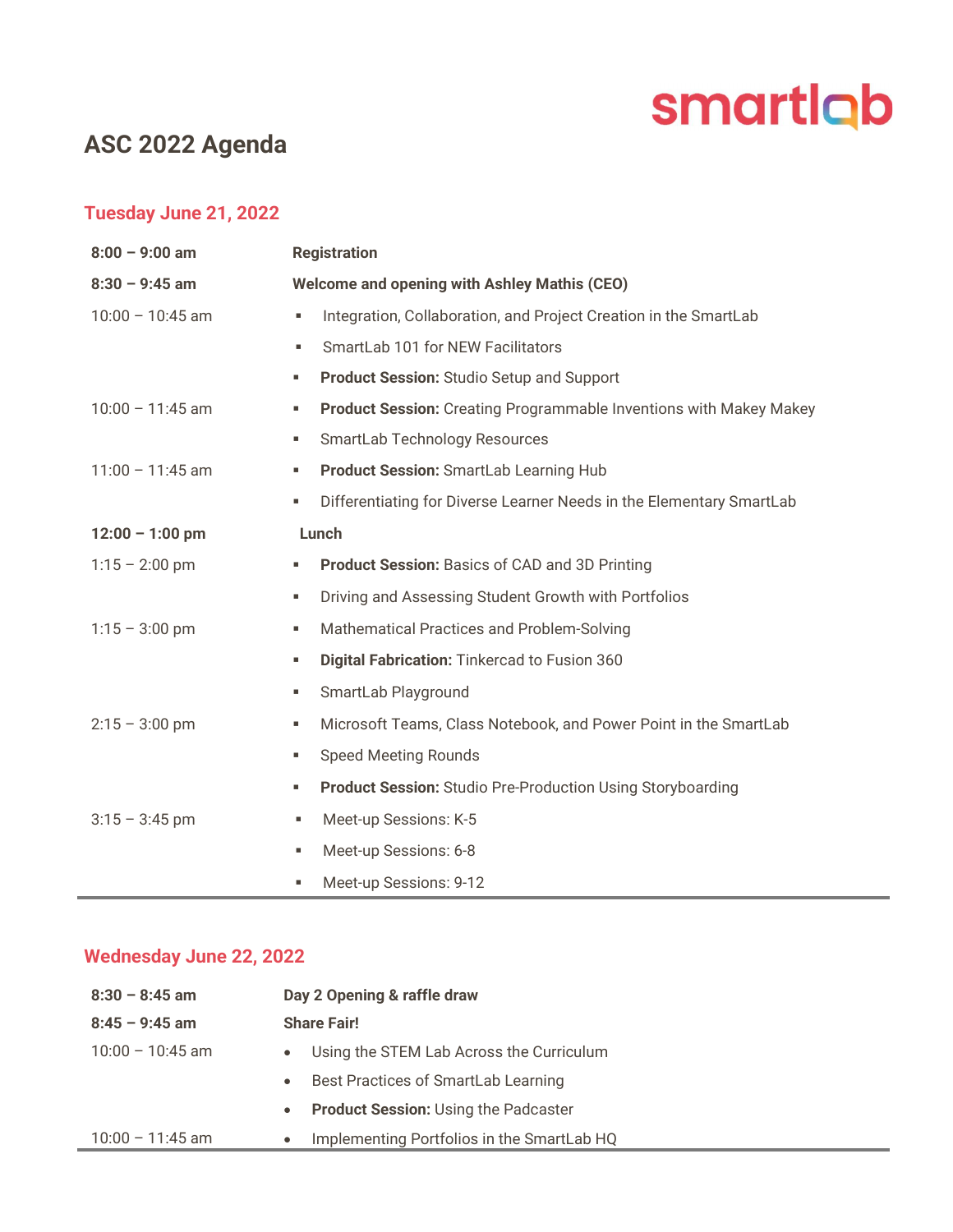|                    | ш | Digital Fabrication: Tinkercad to Fusion 360                      |
|--------------------|---|-------------------------------------------------------------------|
|                    | ш | SmartLab Playground                                               |
| $11:00 - 11:45$ am | ш | Encouraging Entrepreneurship in the SmartLab HQ                   |
|                    | ш | Lessons Learned: A Discussion Panel for NEW Facilitators          |
| $12:00 - 1:00$ pm  |   | Lunch & raffle draw                                               |
| $1:15 - 3:00$ pm   |   | <b>Keynote: Dr. Scott McLeod</b>                                  |
| $3:15 - 3:45$ pm   | ٠ | Meet-up: Grant and Funding Ideas                                  |
|                    | ٠ | Meet-up: Community Engagement - Field Trips, Guest Speakers, etc. |
|                    | ٠ | Meet-up: Project Journals/Portfolios                              |
|                    | ٠ | Meet-up: $Technology - A Deeper Dive$                             |
|                    | ٠ | Meet Up: Competitions - Lego, VEX, Robotics                       |
|                    |   |                                                                   |

#### Wednesday June 22, 2022 - EVENING EVENT

5:00 – 8:00 pm The Rayback Collective – Marion Space 2775 Valmont Rd, Boulder CO Lite appetizers and 2 drinks provided by Creative Learning Systems (tickets to be provided) Food is also available for purchase

#### Thursday June 23, 2022

| $8:30 - 8:45$ am   | Day 3 Opening & raffle draw                                                    |  |  |
|--------------------|--------------------------------------------------------------------------------|--|--|
| $8:45 - 9:45$ am   | Discussion Panel: Community Engagement; Getting Learning Outside the SmartLab  |  |  |
| $10:00 - 10:45$ am | <b>Product Session: SmartLab LearningHub</b><br>$\bullet$                      |  |  |
|                    | Encouraging Entrepreneurship in the SmartLab HQ<br>$\bullet$                   |  |  |
| $10:00 - 11:45$ am | Digital Fabrication: The Basics of 3D Printing in the SmartLab HQ<br>$\bullet$ |  |  |
|                    | SmartLab Technology Resources<br>$\bullet$                                     |  |  |
| $11:00 - 11:45$ am | Integration, Collaboration and Project Creation in the SmartLab<br>$\bullet$   |  |  |
|                    | Questioning and Depths of Knowledge<br>$\bullet$                               |  |  |
|                    | <b>Product Session: Using the Padcaster</b><br>$\bullet$                       |  |  |
| $12:00 - 1:00$ pm  | <b>Lunch &amp; Raffle Draw</b>                                                 |  |  |
| $1:15 - 2:00$ pm   | SmartLab: Where we're heading - how you can be involved?<br>$\bullet$          |  |  |
|                    | Using the STEM Lab Across the Curriculum<br>$\bullet$                          |  |  |
|                    | <b>Product Session: Studio Live Production</b><br>$\bullet$                    |  |  |
| $1:15 - 3:00$ pm   | Mathematical Practices and Problem-Solving<br>$\bullet$                        |  |  |
|                    | <b>Digital Fabrication: Nomad CNC</b><br>$\bullet$                             |  |  |
|                    | SmartLab Playground<br>٠                                                       |  |  |